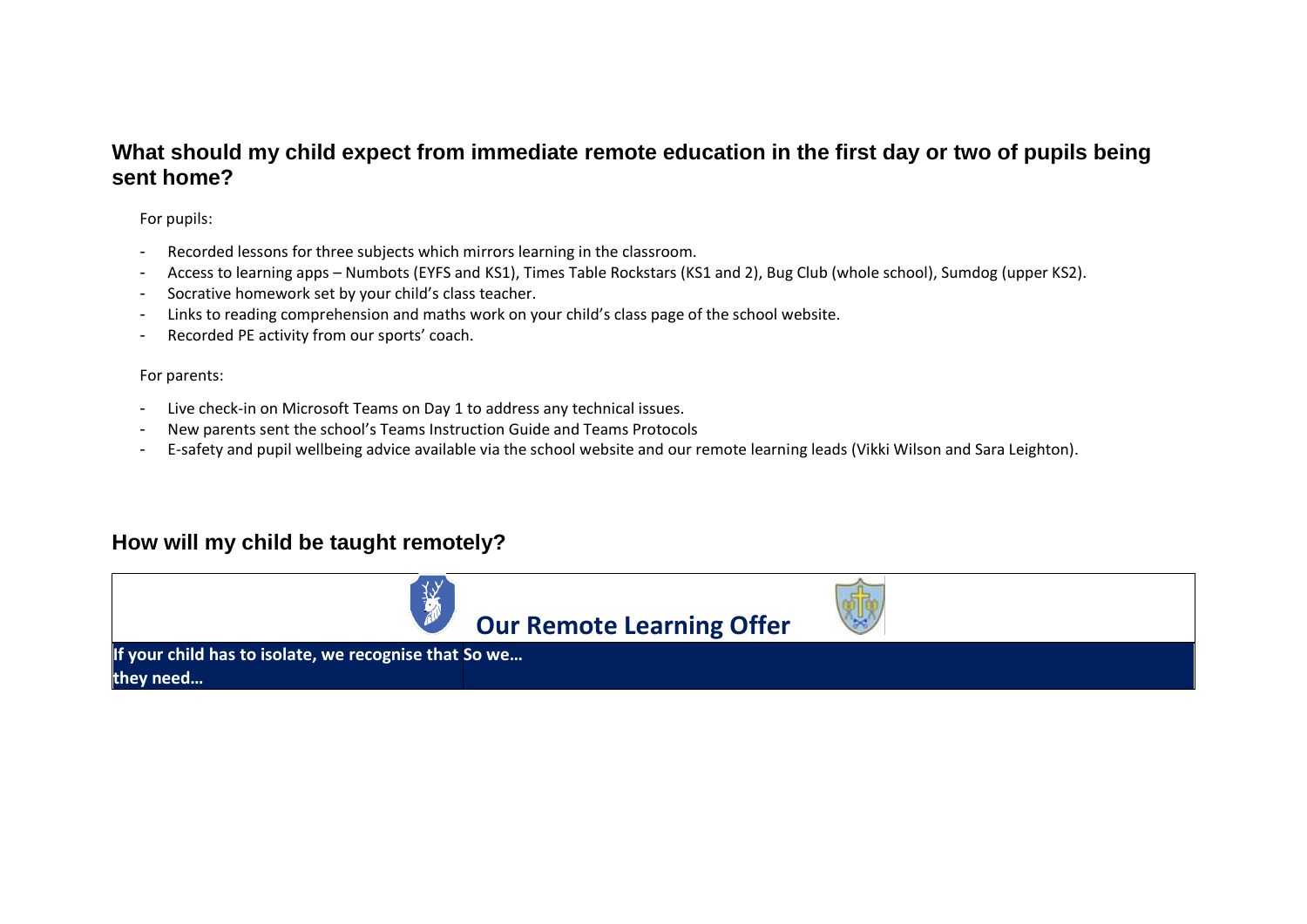| To have access to technology and applications<br>that support their learning and to know how to<br>remain safe while using them | Provide children with access to a range of apps to support their learning including TT Rockstars,<br>$\bullet$<br>Bug Club and Numbots.<br>Teach our pupils how to use Microsoft Teams safely and effectively.<br>$\bullet$<br>Teach e-safety as an integral part of our curriculum.<br>$\bullet$<br>Provide support guides and protocols -for parents and check-in with our families to make sure<br>$\bullet$<br>they can access everything they need to support their child.<br>Ensure all children have access to a suitable device so they can participate.<br>Provide bespoke support to make sure all children can access learning from home.<br>Recognise that all families work differently and provide a mix of live and recorded lessons so<br>learning can be accessed at a time that suits and ensure that we timetable sessions so that sibling<br>sessions do not clash wherever possible. |
|---------------------------------------------------------------------------------------------------------------------------------|-----------------------------------------------------------------------------------------------------------------------------------------------------------------------------------------------------------------------------------------------------------------------------------------------------------------------------------------------------------------------------------------------------------------------------------------------------------------------------------------------------------------------------------------------------------------------------------------------------------------------------------------------------------------------------------------------------------------------------------------------------------------------------------------------------------------------------------------------------------------------------------------------------------|
| To have access to a high-quality curriculum that<br>meets their needs                                                           | Provide a blend of live teaching and recorded lessons to match the in-class curriculum wherever<br>possible. However, we have needed to make some adaptations in some subjects. For example, PE<br>sessions may focus on key skills rather than specific sports that require specialist equipment that<br>some children will not have access to.<br>Ensure lessons are well-matched to pupils' current level of understanding.<br>Ensure pupils are offered a broad and balanced curriculum, covering both core and foundation<br>$\bullet$<br>subjects.<br>Provide live lessons delivered by a specialist music teacher (for KS2 children) and provide an<br>instrument from school so that all pupils can participate and practise at home.<br>Provide PE lessons twice-weekly, delivered by our school Sports' Coach                                                                                   |
| To have misconceptions identified and addressed                                                                                 | Provide daily feedback to pupils in live lessons and in response to submitted assignments in-line<br>$\bullet$<br>with our school marking policy.<br>Provide one-to-one/ small group learning check-ins to address misconceptions and work on<br>individual targets identified as part of our catch-up programme.<br>Make use of a range of assessment for learning strategies including online quizzes and extended<br>responses to identify gaps in understanding and plan to address them.                                                                                                                                                                                                                                                                                                                                                                                                             |
| To have opportunities to recall and apply their<br>learning                                                                     | Ensure children have opportunities to review and re-visit their learning through one-to one/<br>$\bullet$<br>small group check ins and live teaching.<br>Use online quizzes and assignments to provide pupils with the opportunity to recall and apply<br>their learning.                                                                                                                                                                                                                                                                                                                                                                                                                                                                                                                                                                                                                                 |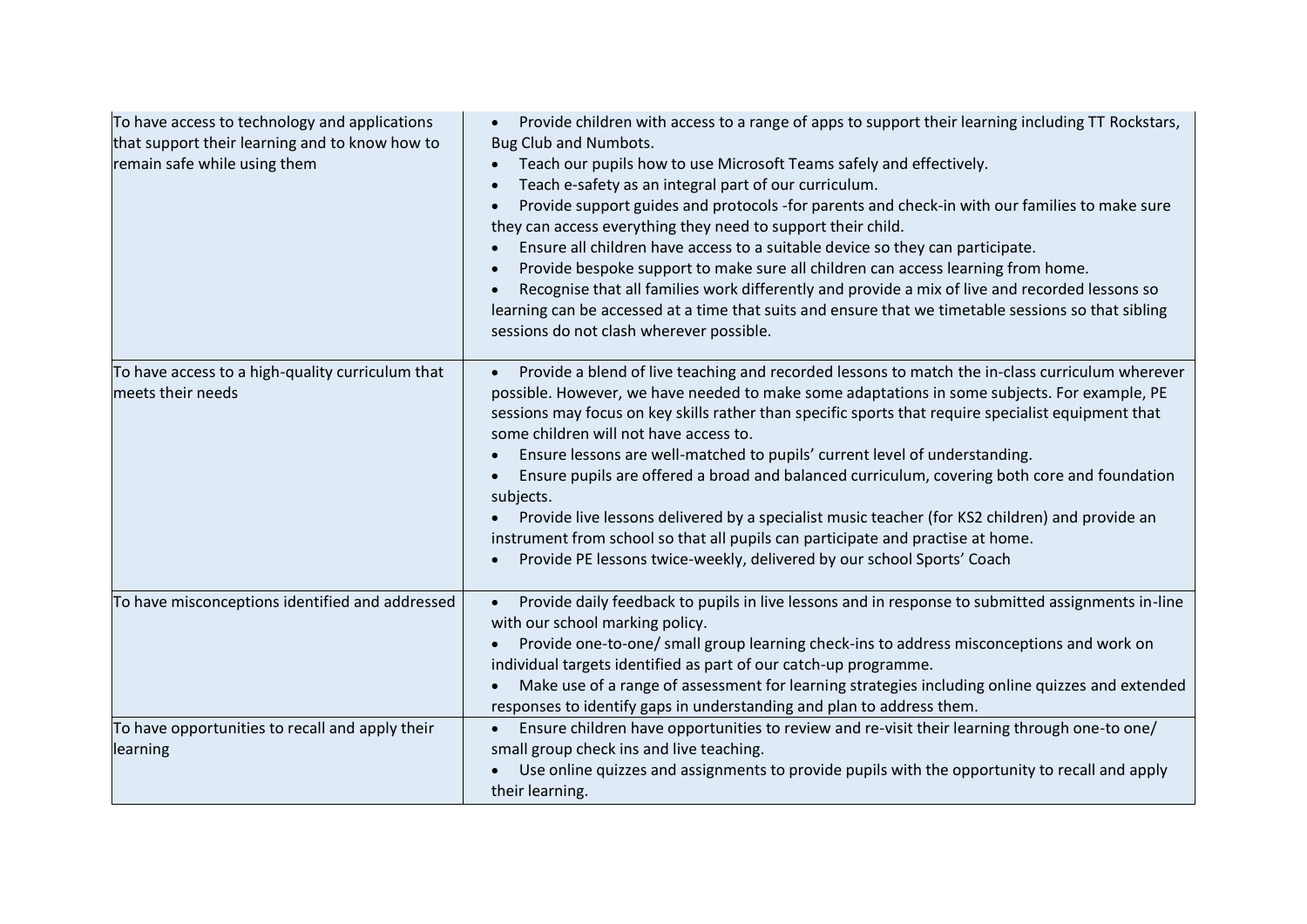|                                                              | Research tells us that we remember what we are asked to recall so we give our pupils<br>$\bullet$<br>opportunities to recall and re-visit prior learning in Throwback Thursdays.                                                                                                                                                                                                                                              |
|--------------------------------------------------------------|-------------------------------------------------------------------------------------------------------------------------------------------------------------------------------------------------------------------------------------------------------------------------------------------------------------------------------------------------------------------------------------------------------------------------------|
| To be supported in their wellbeing and feel less<br>isolated | Lead a daily form time to check-in with pupils and offer support where necessary.<br>Follow up on pupils missing from sessions to provide support where needed.<br>Provide opportunities for pupils to share in their learning with others through grouped live<br>$\bullet$<br>lessons.<br>Provide opportunities for pupils to socialise with their peers during Form Time and Friendly<br>Friday sessions                   |
| To be encouraged to remain physically active and<br>healthy  | Provide ideas to keep pupils active in the form of video lessons from our PE Coach and<br>appropriate weblinks.<br>Ensure timetables provide opportunity for rest and time away from screens (including the use of<br>recorded sessions so families can access learning at a time that suits them)<br>Share Youth Sports Trust daily active lessons promoted for parents and children to access at a<br>time that suits them. |

# **How long can I expect work set by the school to take my child each day?**

Primary schools are required to provide a minimum of three hours of remote education for pupils in Key Stage 1 (averaged across the cohort with less for younger children) and 4 hours for pupils in Key Stage 2. Our pupils receive a minimum of this through live and recorded teaching (including follow-up tasks) daily tasks, homework and form sessions. In addition to this, 1:1 and small group sessions take place for reading and as part of our catch-up programme.

# **Parent Support for Remote Learning**

We understand that these times present different challenges to our families but you are not alone and we are here to help.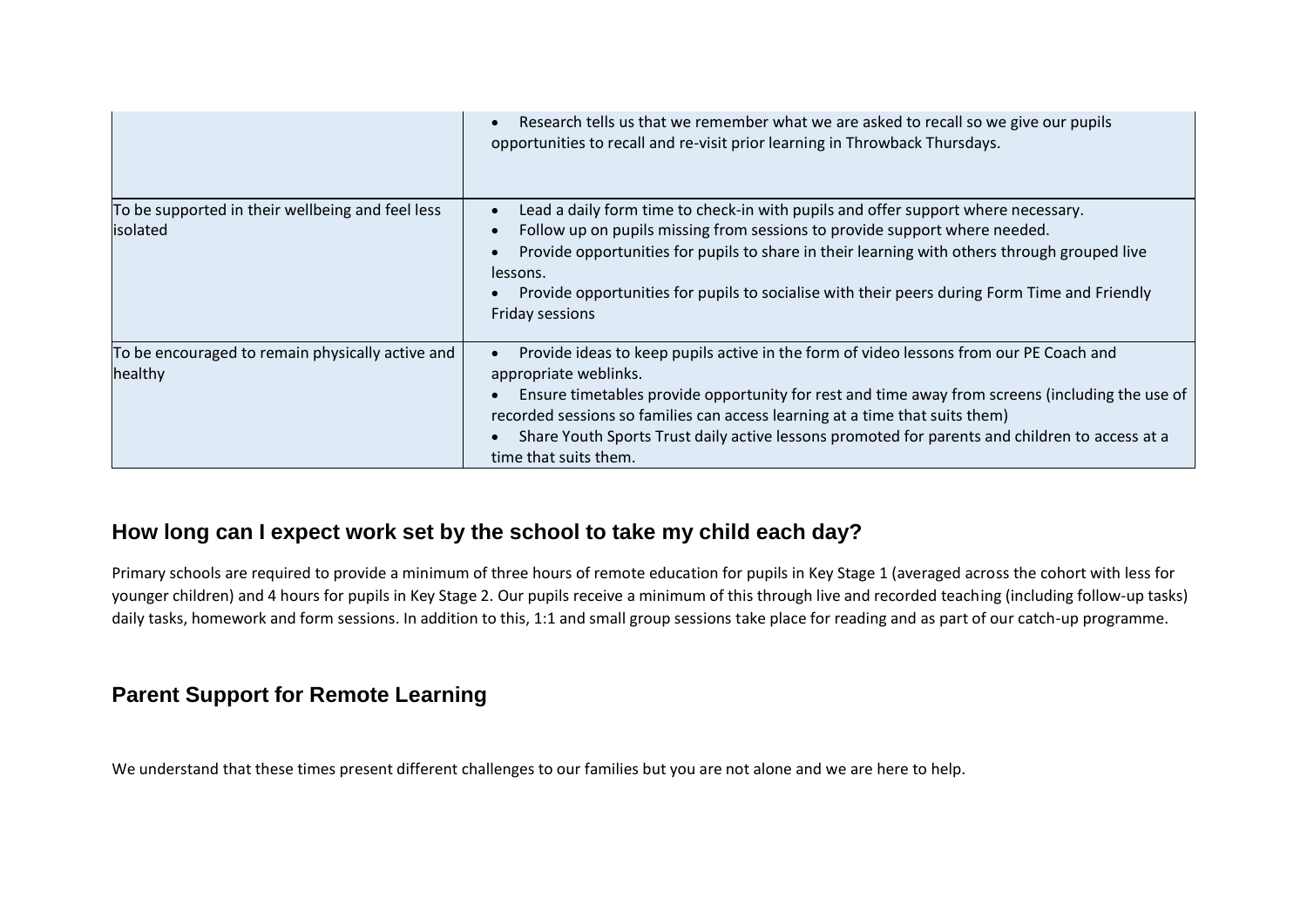#### **Technology Support**

- Here is a copy of our MS Teams guide to help you with downloading and accessing Microsoft Teams.
- If you require any further support to access live or recorded lessons, please contact your class teacher via the Teams Chat or by emailing [info.hart@nllt.co.uk](mailto:info.Elwick@nllt.co.uk)
- If your child does not have access to a suitable device, please contact school via the email address above and we will do our best to help.
- If you are struggling to access/maintain remote learning due to your data allowance, we have a number of SIM cards that can be used in a laptop with a SIM card slot or in a phone and we also have a number of free WiFi codes from BT so please let us know as soon as you can if these would be helpful.
- The PFC Trust have also set up a page to support parents in Hartlepool with remote learning. This page can be found here <https://www.facebook.com/Hartlepool.support>

#### **Pupil Wellbeing**

• Your child's mental and physical wellbeing is of paramount importance to use. In the first instance, help can be found via your child's class teacher by email [info.hart@nllt.co.uk](mailto:info.hart@nllt.co.uk). If further help is required, Miss Leighton (school's wellbeing lead) will be happy to help. She can also be contacted via this email address.

#### **Safeguarding**

Our Designated Safeguarding Lead, Sara Leighton, is contactable via the school email address or by calling school directly.

#### **Contacting School**

- Remote Learning and MST Queries Class Teachers are planning and delivering live lessons to our pupils and are supervising vulnerable children and children of critical workers daily and will aim to respond between the hours of 8.30 and 4.00.
- Queries regarding critical workers and any other queries please contact school via the info email info.hart@nllt.co.uk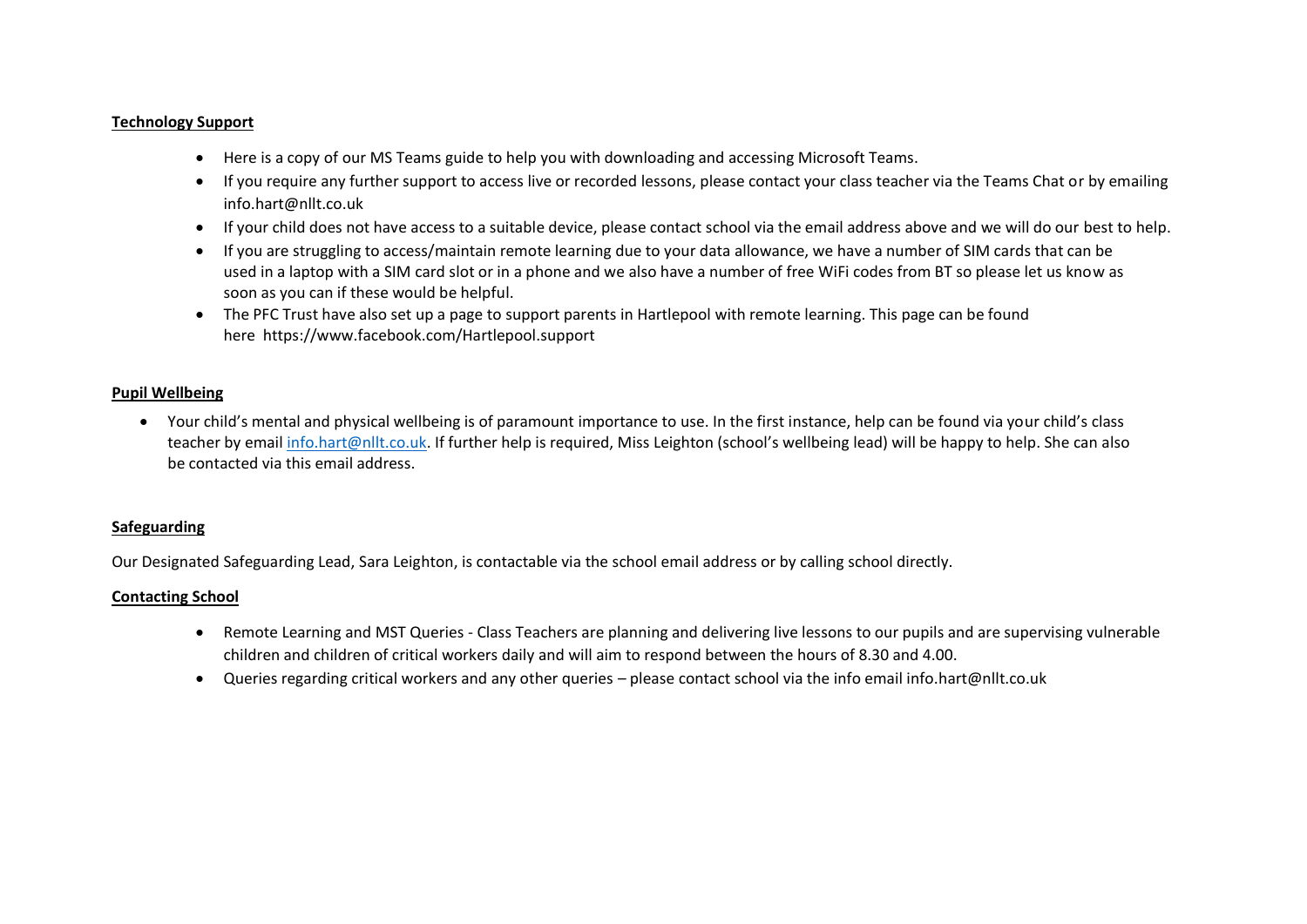### **What are your expectations for my child's engagement and the support that we as parents and carers should provide at home?**

We want to thank our parents and carers for their overwhelming support with remote learning. As a result, we have had between 96%-100% of pupils (who are at home) accessing our remote learning each day. We hope you find the weekly timetable shared on your child's Teams class page helpful. We understand that there may be times when, due to family circumstances, your child needs to miss a lesson. If this is the case, just let your child's class teacher know via MS Teams or by emailing the school info account info.hart@nllt.co.uk

Where possible, we aim to provide activities that your child can complete independently and we encourage them to do so in order that we are able to identify any misconceptions and address them. We monitor attendance and engagement with remote learning carefully and staff will contact you if we have any concerns in order to identify how best to support your child. Likewise, if you have any questions or concerns, please do contact your child's class teacher via Teams or by emailing the school info account info.hart@nllt.co.uk

# **Additional support for pupils with particular needs [How will you work with me to help my child who needs additional support from adults at home to access remote education?]**

We recognise that some pupils, for example some pupils with special educational needs and disabilities (SEND), may not be able to access remote education without support from adults at home. We acknowledge the difficulties this may place on families, and we will work with parents and carers to support those pupils in the following ways:

- Fortnightly phone calls from our SENDCo to give you the chance to check-in and provide opportunities to discuss any concerns. Of course, if you do have particular questions or concerns, you do not have to wait for this phone call – we would love to hear from you at any time.
- Provide learning linked to your child's specific targets and areas for development.
- Make bespoke adjustments to our remote learning offer to provide for the needs of individuals where necessary.
- Arrange/ coordinate support from external agencies/ specialist services.

# **Self-Evaluation**

We are extremely grateful for your positive comments and support for our remote learning offer. Thank you.